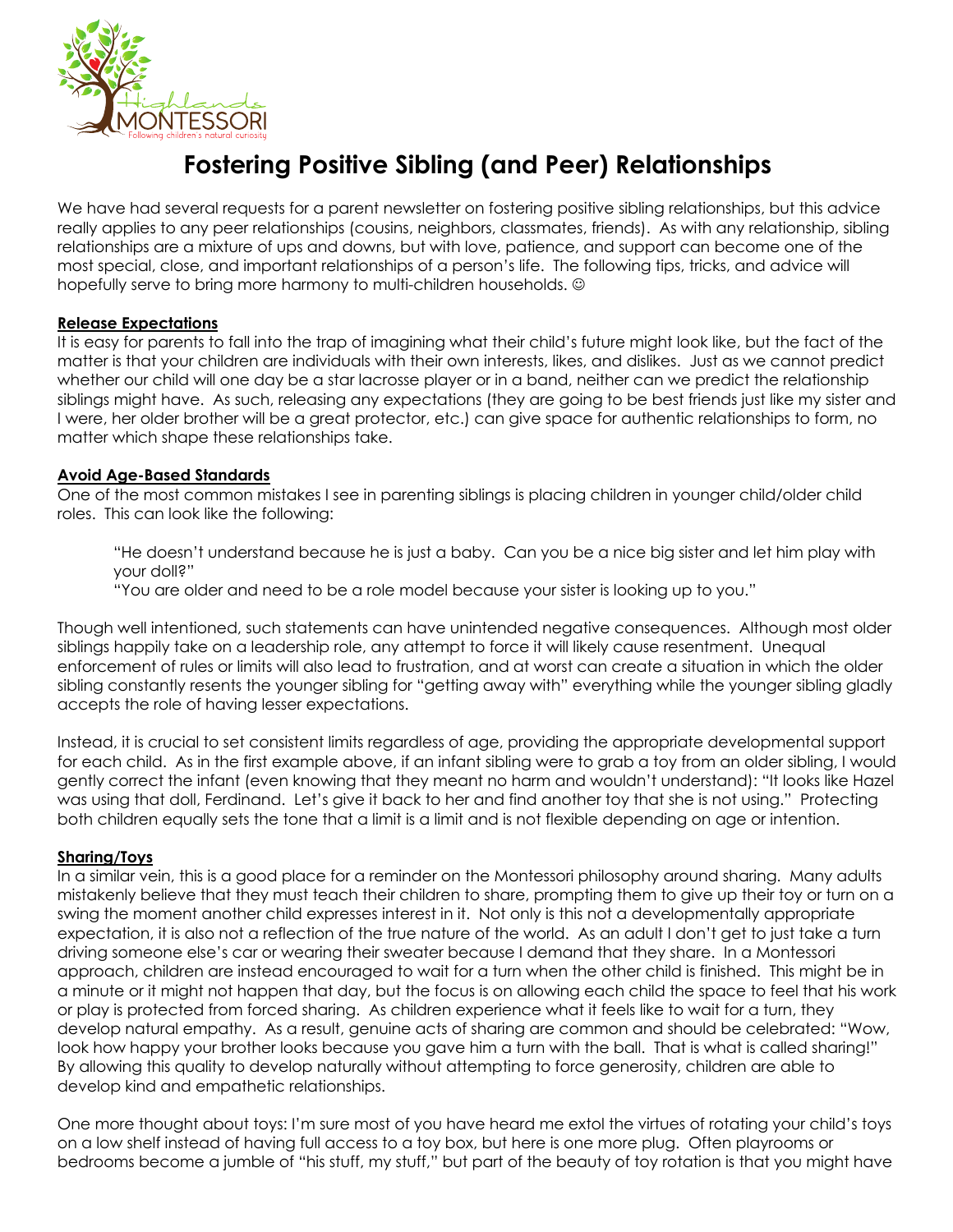a separate shelf or area for each child and then a toy could be rotated to one child's shelf for a bit and then put on the other child's. At least in my house, my older daughter tends to claim ownership over many shared toys because they were hers first. By having separate shelves but rotating the toys between, it sets the tone that it is ok to have separate work at a given time, but many things that are owned in this house are shared. Items that are more personal (e.g. favorite stuffed animals) are not a part of the toy rotation, but have a separate place in the bedroom, for example. We are also careful to occasionally buy our younger son a birthday gift that we know our older daughter would also really like to provide opportunities for two-way sharing.

# **Conflict Resolution**

When conflicts inevitably arise, put the focus on making amends. Sometimes a well-intentioned effort to redirect or acknowledge the effect one sibling's actions had on the other can inadvertently create negative pattern behaviors. For example, when a child pulls a sibling's hair, we might say something like "It's not okay to pull hair—look, your sister is crying because that hurt." Although it is important for children to understand that their actions impact others, they often get stuck in the moment and don't see a way out. Worse, they may continue the behavior (remember, children test limits as an exploration and learning that pulling hair makes someone cry is still exploring, albeit not the type of learning we'd like to foster). Instead, put the immediate focus on what the child can do to make amends, giving them a clear directive of what to do, not what you wish they hadn't done. For an older child, that might look something like this: "Ouch, I can see that your sister is crying because you pulled her hair. Let's go see if there is something you can do to make her feel better." This slight shift in narrative provides the child with the opportunity to take ownership of their behavior and a clear path forward of how to repair the relationship. For a younger child, we might just model this for them: "Ouch, it looks like it hurt when your sister pulled your hair. I'm so sorry that happened to you. Is there something I can do to make you feel better?"

When resolving a conflict, we also provide an opportunity for the child who was wronged to voice their concerns. Children practice using "I statements" and taking turns talking. We also emphasize letting the child have a say in voicing their needs. This process might look something like this (with plenty of adult support for both parties).

First child names what they didn't like: "I didn't like it when you pulled my hair." Second child asks how they can make amends "What can I do to make you feel better?"

First child communicates their needs (a hug, an ice pack, space, the other child to say they won't do it again, etc.)

Depending on the child, we may end up modeling most of this process for either or both parties, but with practice children become more independent in their conflict resolution. It is important to start this even with babies so that the older siblings feel like they have an outlet to voice their concerns. If the child can't vocalize their needs, I will often choose for them: "It looks like you would like some space. Why don't you and I go in your room and read a book together" or "If it was me I would probably want him to never pull my hair again. Let's tell him 'please don't do that again.'"

# **Modeling**

Remember that children are constantly observing, and every interaction we have with or in front of our children sets the stage for their future sibling and peer relationships. Model graciousness, empathy, and a willingness to admit to your mistakes, and these same values will become apparent in your children. For example, modeling graciousness (e.g. "I noticed you were really interested in finishing your painting. I helped clean up your train set so that you would have time!") can easily translate into your child being helpful and gracious with their sibling(s).

# **Recognition for Positive Behaviors**

A mentor of mine used to use the phrase "bust them being good." If you want to see a particular behavior, it is important to put the focus on recognizing positive behaviors rather than focusing on the negative. As a general rule of thumb, for each time you have to tell your child "no" try to give positive feedback at least 2-3 times. When we acknowledge the positive (e.g. "I like the way you just walked away when your brother was bothering you" vs. correcting the negative "It's not ok to yell like that") it empowers your child to continue making positive choices.